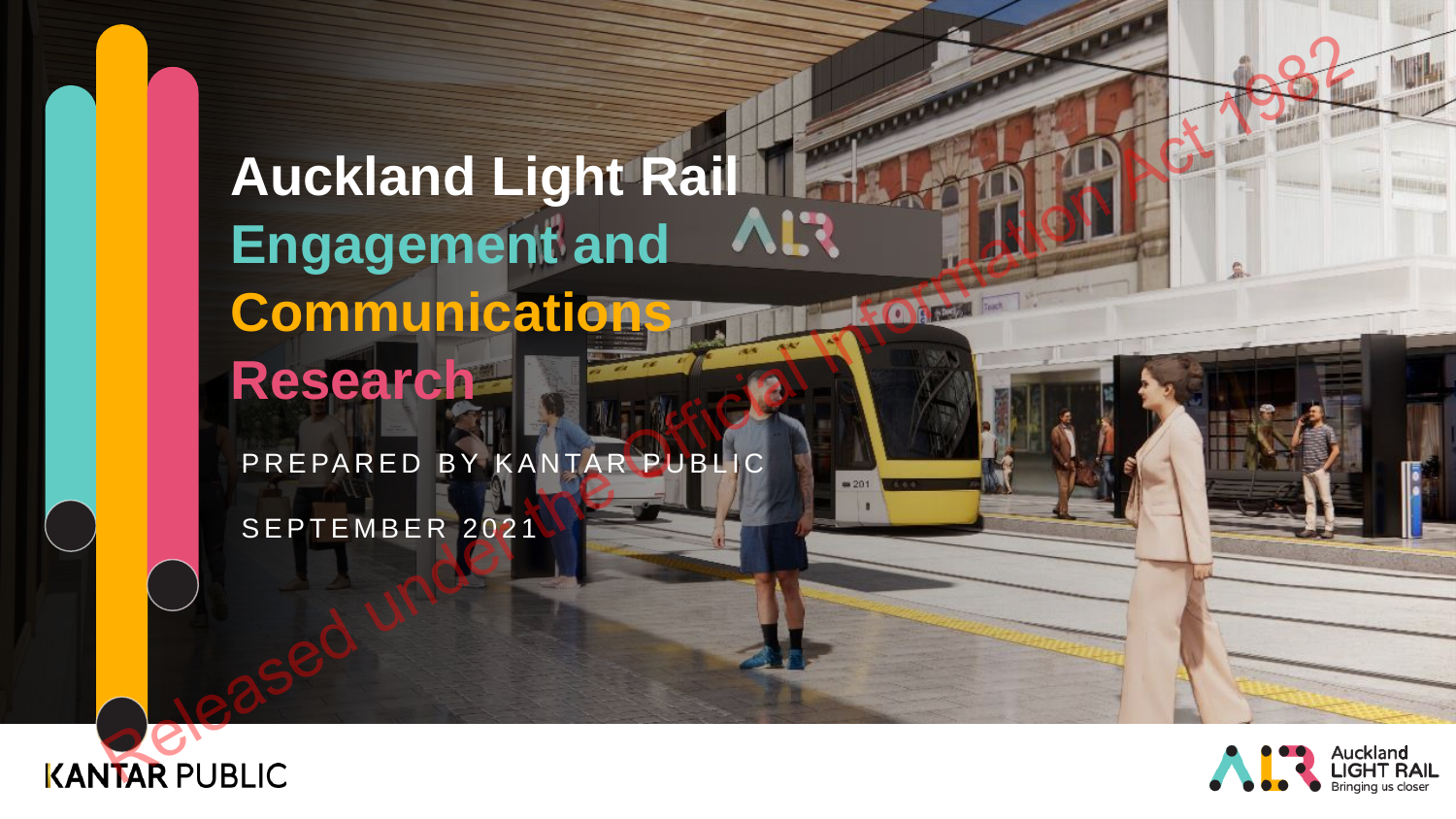## **The three groups of Aucklanders we spoke to:**



Commuters who travel (but don't live) in the areas close to the potential light rail routes.

# *Defined as residing in Auckland Central, Auckland CBD, Freemans Bay, Grey Lynn, Newmarket, Penrose, Newton, Arch Hill, Morningside, Kingsland, Mt Eden, Balmoral, Sandringham, Mt Albert, Mt Roskill, Three Kings, Royal Oak, Eden Terrace, Hillsborough, Onehunga, Otahuhu, Mangere Bridge, Mangere, Favona, Auckland Airport or Airport Oaks* three groups of Aucklanders we spoke to:<br>
Locals<br>
Sidents living in suburts in orner the project<br>
Sidents living in suburts in orner the project<br>
Sidents when the street of the protectal light particular and the protectal

Residents living in suburbs in or near the project area.

> *Defined as travelling at least fortnightly in the shaded area depicted on the following map for a minimum of 3 minutes by car or bus, 5 minutes if cycling and 10 minutes if walking*



### **Locals Other Users Other Aucklanders**

Other Auckland residents.

*Defined as Auckland residents not living in the suburbs in or near the project area and not commuting in the areas close to the potential light rail routes*

*The following local boards were excluded: Rodney, Franklin, Waiheke and Great Barrier.*

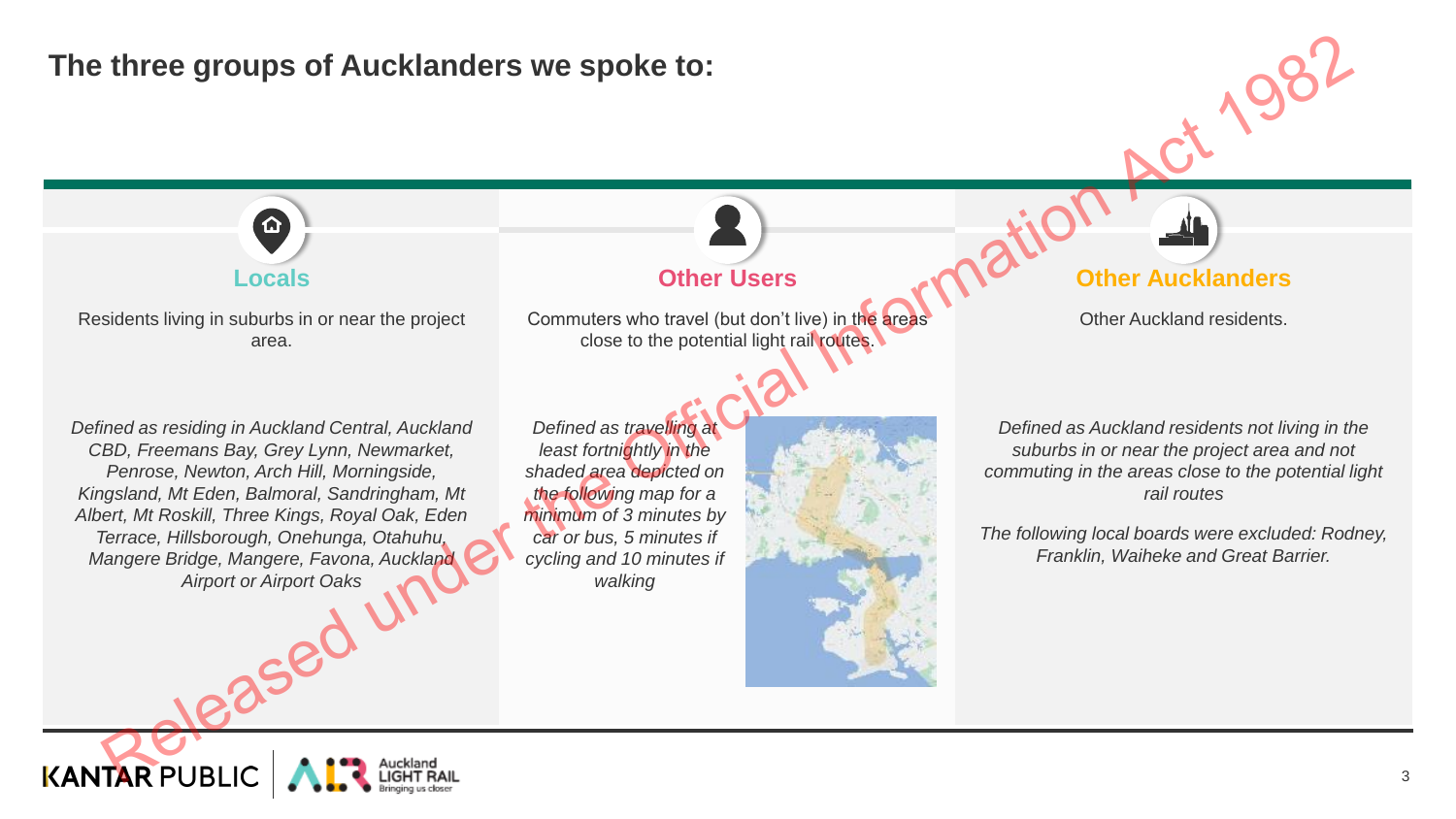**Most Aucklanders are aware of the project, but often only by name and few know 'a lot' about the project. Other Aucklanders have lower knowledge about the project (at two in five) than Locals or Other Users (at three in five).**

#### FAMILIARITY WITH THE AUCKLAND LIGHT RAIL PROJECT

Prior to being shown campaign material within the survey, respondents were provided with the following description of Auckland Light Rail and asked their familiarity and support.

The Ministry of Transport, Waka Kotahi NZ Transport Agency, Auckland Council, Auckland Transport, Kāinga Ora and Mana Whenua are working together on the **Auckland Light Rail project** to look at how light rail can work best for the city.

This is not the same as the City Rail Link which is another transport project in Auckland and currently under construction in the Auckland CBD. The Auckland Light Rail project is still in the planning phase.



B2. Before today, how familiar were you with the Auckland Light Rail project? Base: Locals n=300, Other users n=201, Other Auckanders n=500

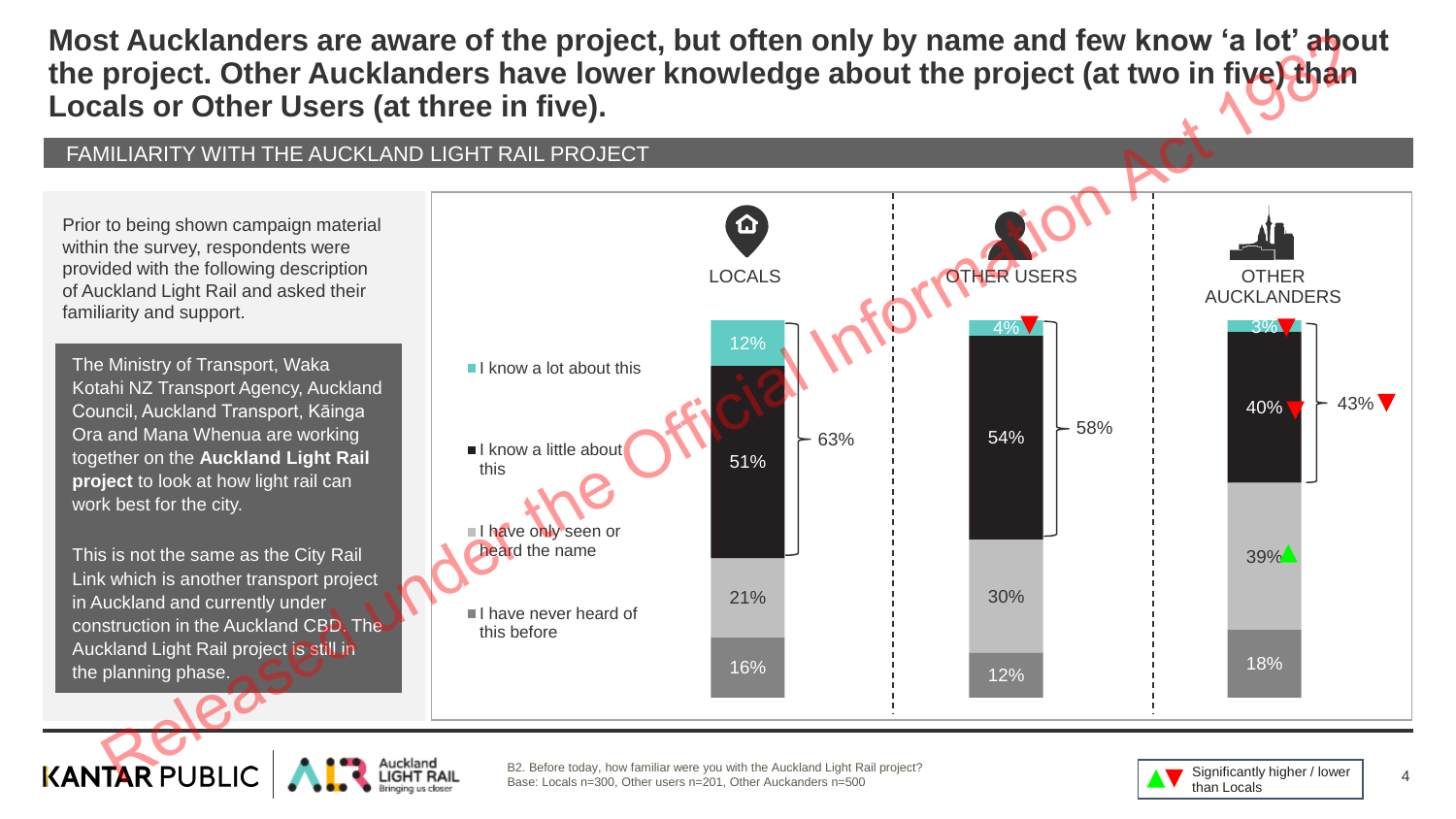**Over half of Locals and Other Users have seen or heard some element of the campaign. Active engagement with the campaign is higher among Locals than Other Users.**



Among Locals, awareness and engagement is higher among the under 50's and public transport users. Among Other Users, awareness and engagement is higher among the under 35's and public transport users.

D1. Do you recall seeing ads like these recently? D3. Do you recall hearing this radio ad before? D2a. Do you recall seeing this brochure about Auckland Light Rail before? D2b. How much, if any, of the brochure did you read or look at? D4. Have you seen an Auckland Light Rail 'pop up' stall at a local community event or market recently? D5a. Are you aware that there is a website (www.lightrail.co.nz) that provides information about the Light Rail project? D5b. Have you ever visited the Light Rail website (www.lightrail.co.nz)? Base: Locals n=300, Other users n=201



5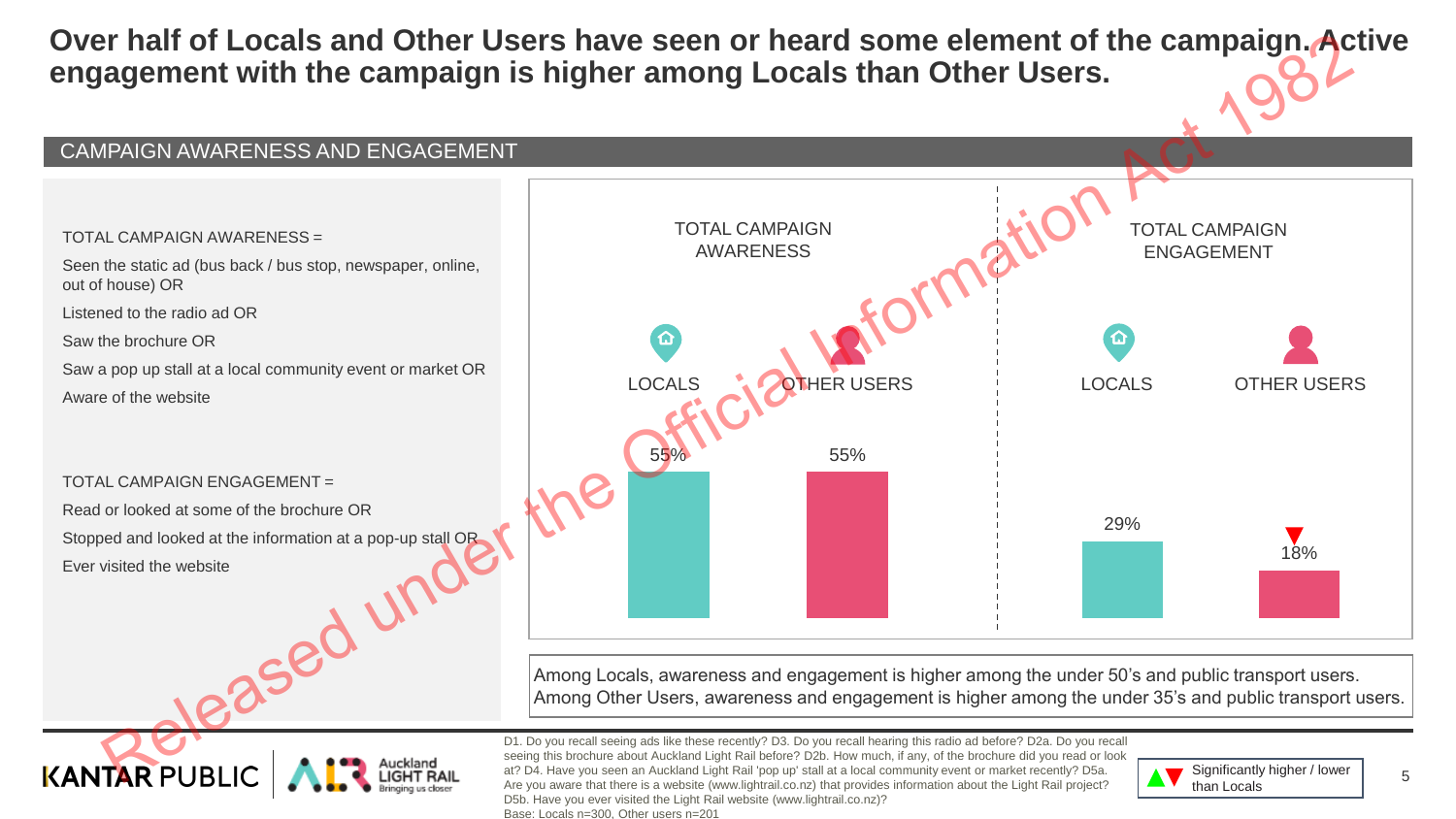**There are many positive comments about the varied information sources, the bright, bold look of the campaign and the simplicity of the messages. Suggested improvements often focus on more detail about the project and more use of online advertising.** FOR THE DAMENTON COMMENTAIN POSITION AND SUCCESSITED IMPROVEMENTS -ANONG THOSE AWAKE CHANNIPAGE CONTRACT THE CAMPAIGN AND SUCCESSITED IMPROVEMENTS -AMONG THOSE AWAKE ENDIRECT CHANNIPAGE IN THE CAMPAIGN AND SUCCESSITED IMP

#### EFFECTIVE ASPECTS OF THE CAMPAIGN AND SUGGESTED IMPROVEMENTS - AMONG THOSE AWARE

#### Effective aspects:

*"Radio ad was memorable, clear message."*

*"Face to face stalls are good for direct communication with people who have concerns."*

*"A lot of information in the brochures, such as the benefits of the light rail."*

*"Very visual in the bus stops and on the backs of buses."* 

*"Colourful and eye catching, informative about plans."* 

*"The detail in simple pictures. Exciting and bold."*

*"The images are eye catching."*

*""The consistent look and feel of the comms. When I see an ad, I quickly identify it as an ad for Auckland light rail project. It's also simple and clear messaging, not wordy which is good, and it sticks."* 

*"Easy to understand about the project and giving the picture of future Auckland."*

*"It tells the information we need to know without overcomplicating it."*

#### Suggested improvements:

*"More awareness in workplace* 

*"Perhaps increase the posters and have TV ads, have more roadshows."*

*"Could do an event to raise awareness."* 

*"More information on social media platform to inform people."*

*"Catch the crowds from the public transport hubs."*

*"Perhaps flood online news sites like stuff."*

*"Explaining when it is likely to be ready. What benefits it will offer in more detail...like travel times, costs etc."*

*"Need to tell us about fare, and route for this transport."*

*"Tell us disruptions to our daily lives."*

*"It lacks detail, how it will reduce commute time, what opportunities it will create."*

*"I think the project needs to put some alternatives that have been proposed and weigh the pros and cons."*

D8. Is there anything that you think is very good or effective in these sources of information and what they are conveying, or anything that you think could be improved? Base: Aware of the campaign - Locals n=168, Other users n=113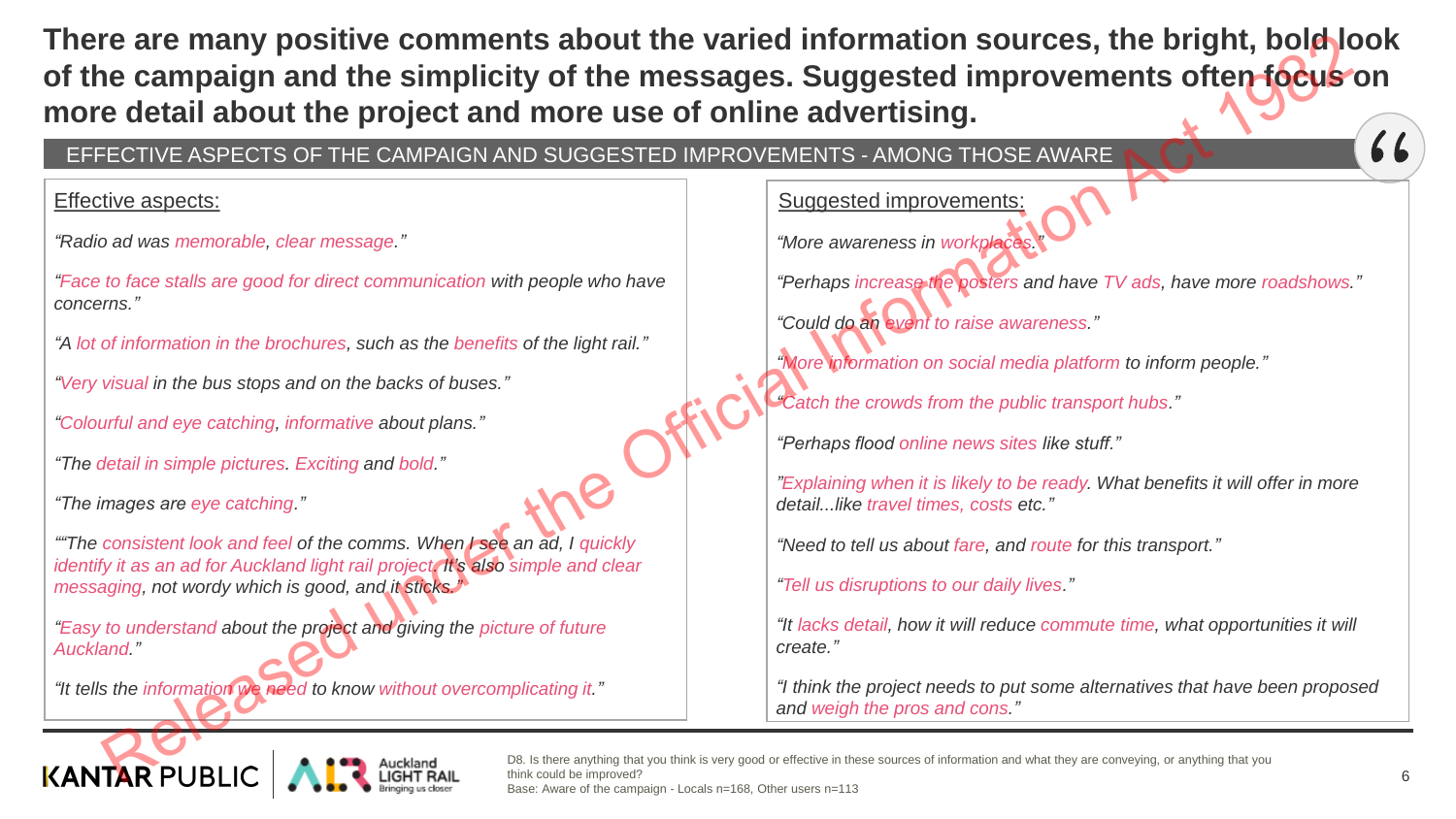**After seeing and hearing some of the information, three in five Locals and Other Users are supportive of the project. There is a low level of opposition among these groups, higher among Other Users at almost one in five.**



*Note, that although respondents were able to magnify the images within the survey to aid their recall, they would not necessarily have read the information. As such, this support measure is not intended to evaluate the campaign material in detail but provide an indication of support among these groups if provided with some of the benefits of Auckland Light Rail.*



E1. Having seen and heard some of the sources of information, how supportive or not are you of the Auckland Light Rail project? Base: Locals n=300, Other users n=201

No significant differences between groups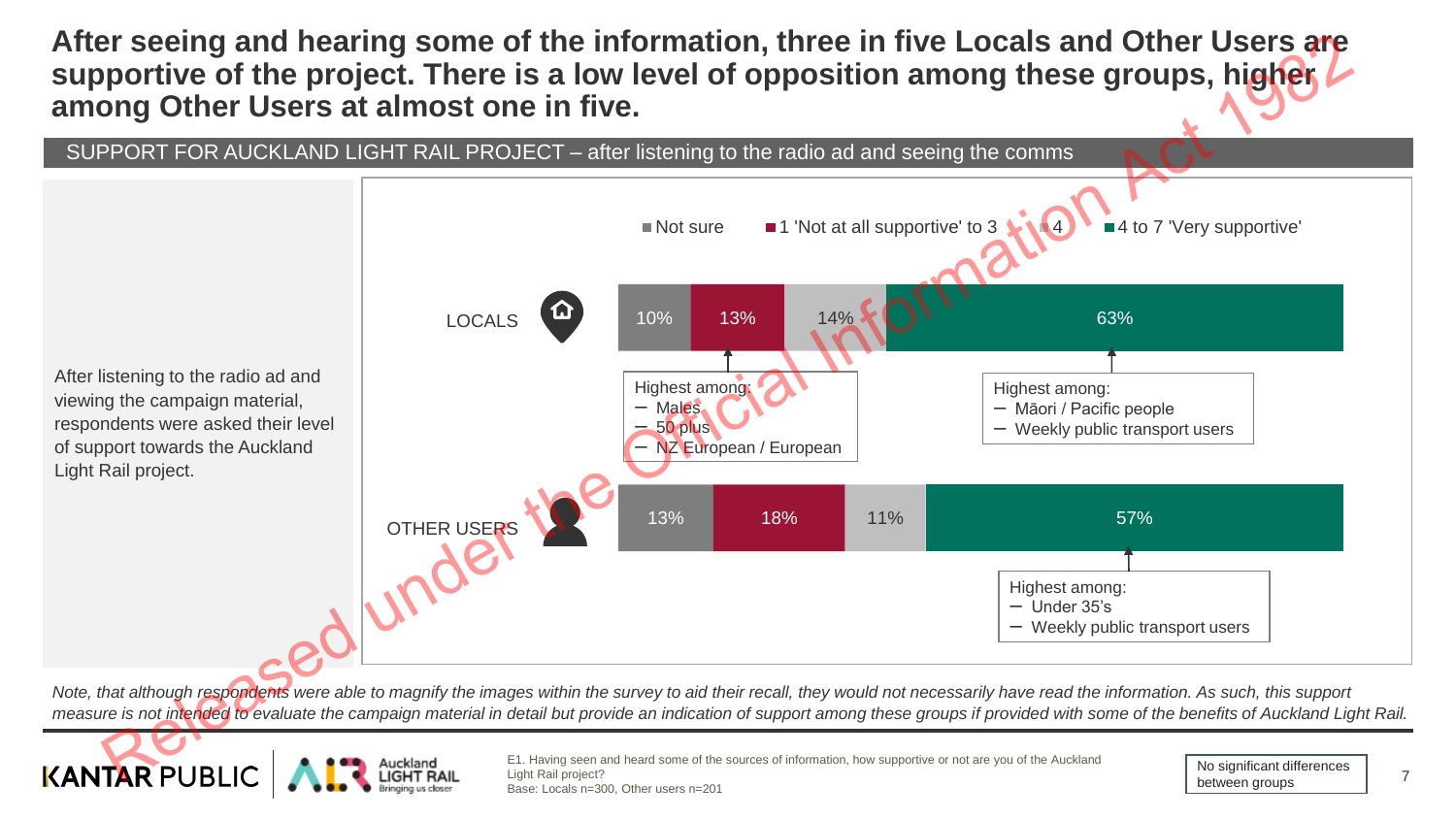**Exposure to the campaign information is effective at generating support among those with little or no prior knowledge of the project previously.**

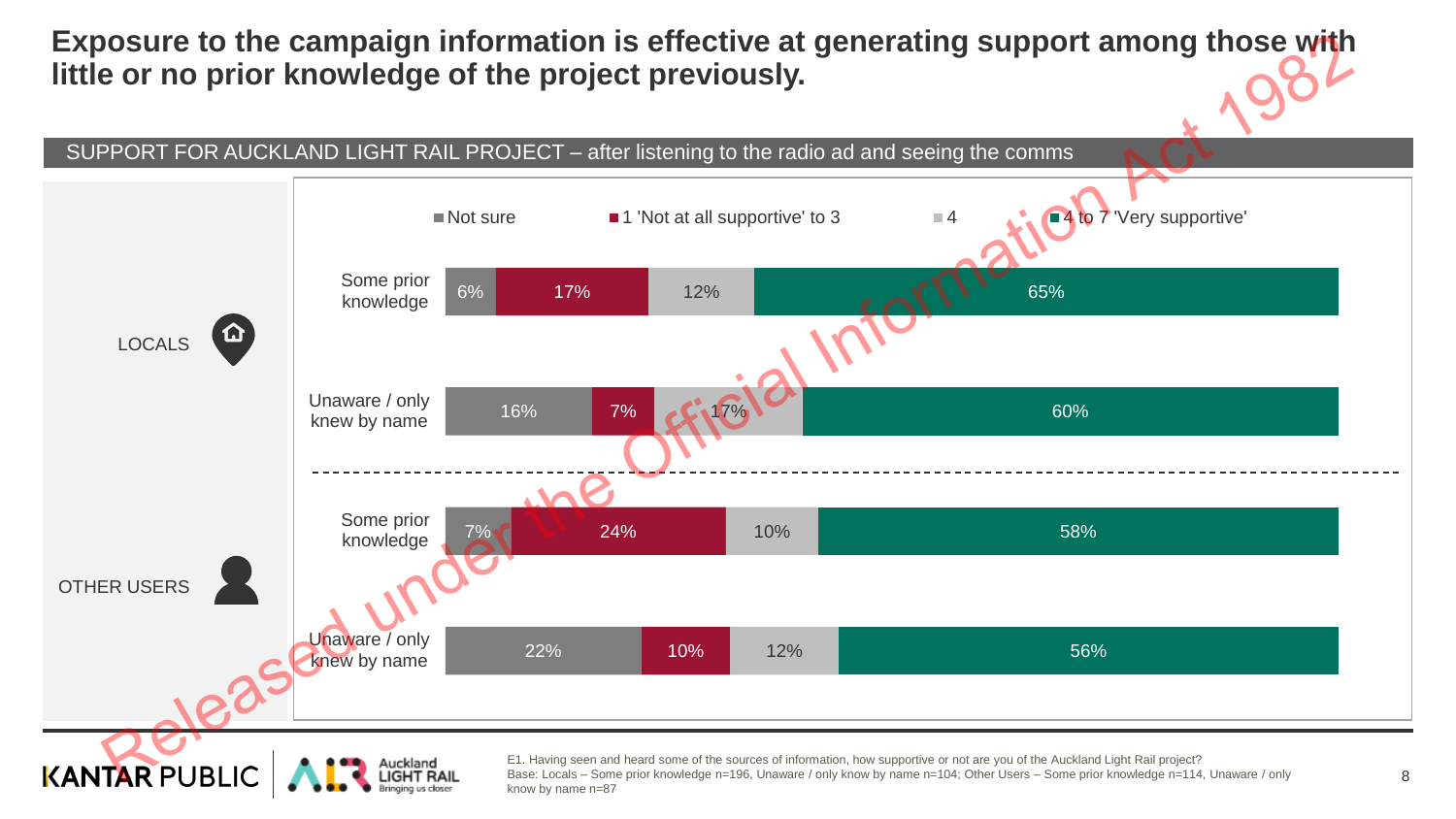**Common reasons for being supportive include better connectivity, being faster, safer and**  more sustainable and helping to reduce traffic congestion. Concerns from those not-in**support include the disruption during construction, impact on local businesses and the cost. THE RELIABLE CONSIDENTIFIC CONSIDERATION**<br> **EXERCISE THE CONSIDERATION AND OFFICIAL CONSIDERATION CONSIDER CONSIDER CONSIDER CONSIDER CONSIDER CONSIDERATION CONSIDERATION CONSIDER CONSIDER CONSIDERATION CONSIDERATION CON** 

#### REASONS FOR SUPPORTING AND OPPOSING

#### Reasons for supporting:

*"Hopefully reduce traffic on the roads and reduce carbon emissions."*

*"Fast service, decrease congestion, avoid mishap."*

*"Convenience of transport, safe and fun way to see Auckland i.e., new experience, bringing about change in Auckland."*

*"It will be easier to travel without taking your cars and it will be safer to travel."*

*"Good to have more PT options, particularly electric / environmentally friendly ones. Good to connect different parts of Auckland not currently well serviced by PT and make the most of existing design / roads."*

*"Connecting more Aucklanders, making travel easier, it would be great to be connected by rail"*

*"Anything to reduce and streamline the dreadful traffic in the CBD."*

*"Helps people move sustainably and reduces car traffic blockages."*

*"I enjoy rail and prefer over bus mode, communities being connected, Town centres being developed."*

#### Reasons for opposing:

*"I don't see the benefits outweighing the costs."*

*"Lack of benefit to the whole commuter network. Light Rail will not achieve a meaningful benefit to Auckland. Public money is better off spent in other projects."*

*"There are better city airport travel options. This will be expensive and disruptive to build. Offers limited route coverage."*

*"It's too expensive for the amount of people it will transport or has the catchment to transport. Auckland is just too spread out for this kind of project to be successful.."*

*"Waste of money and impacting many businesses without any financial support".*

*"Create a mess just like the CRL and actually destroy local businesses."*

*"It is another enormous cost to the taxpayer and ratepayer that will only benefit very few people."*

E2b. What are the main reasons that you support the Auckland Light Rail project? E2a. What are the main reasons that you do not support the Auckland Light Rail project? Base: Supportive of Light Rail project - Locals n=186, Other users n=119; Not supportive of Light Rail project - Locals n=49, Other users n=32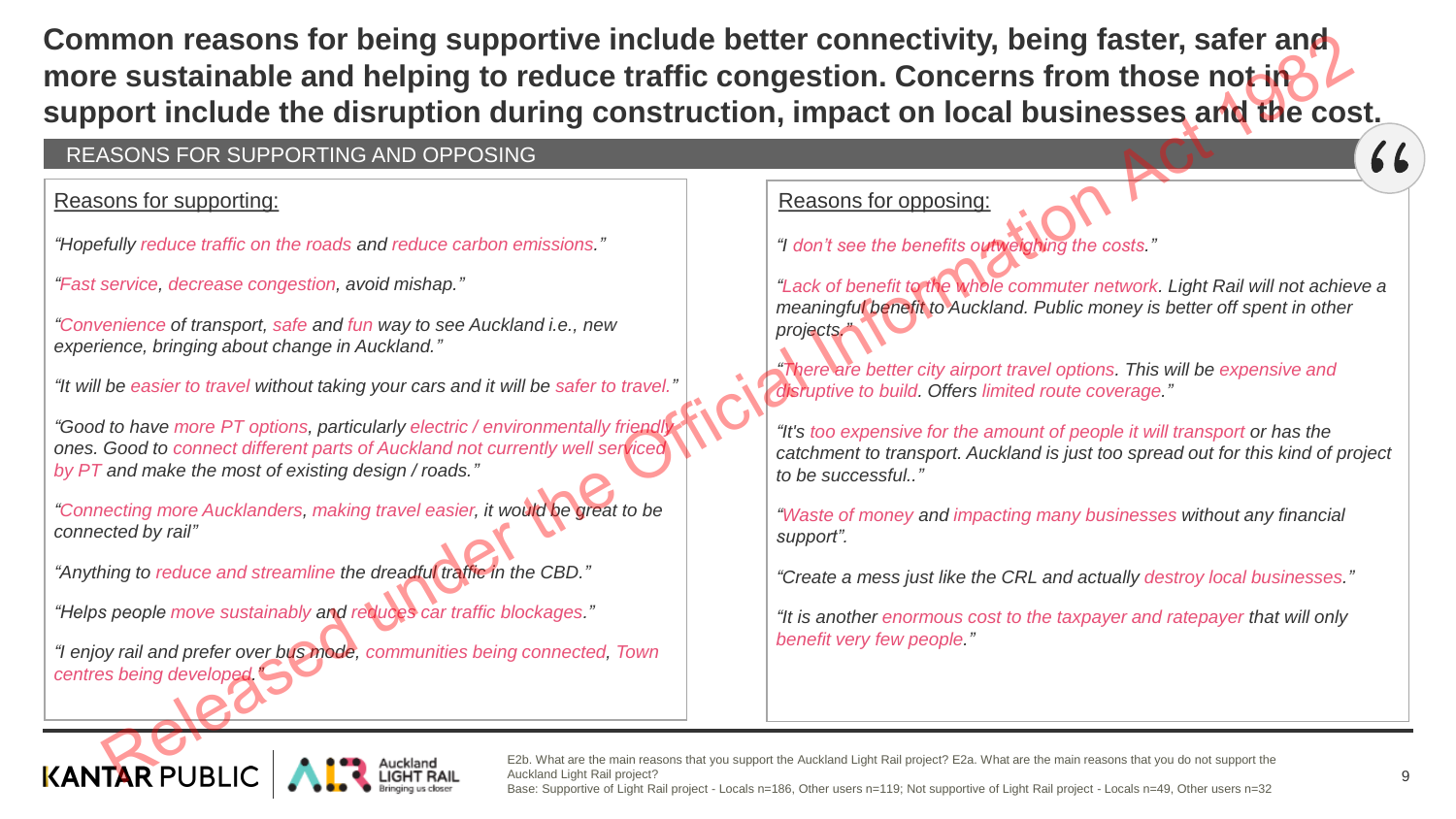**There are a wide range of benefits that are viewed as important by both Locals and Other Users that can help to further strengthen support.**



Notes:1) Agreement codes 5 to 7 are shown on a 7 point scale where 1 is 'not at all important' and 7 is 'very important'

E3. How important is it that Auckland Light Rail?<br>
20 Other users a 2014 Base: Locals n=300, Other users n=201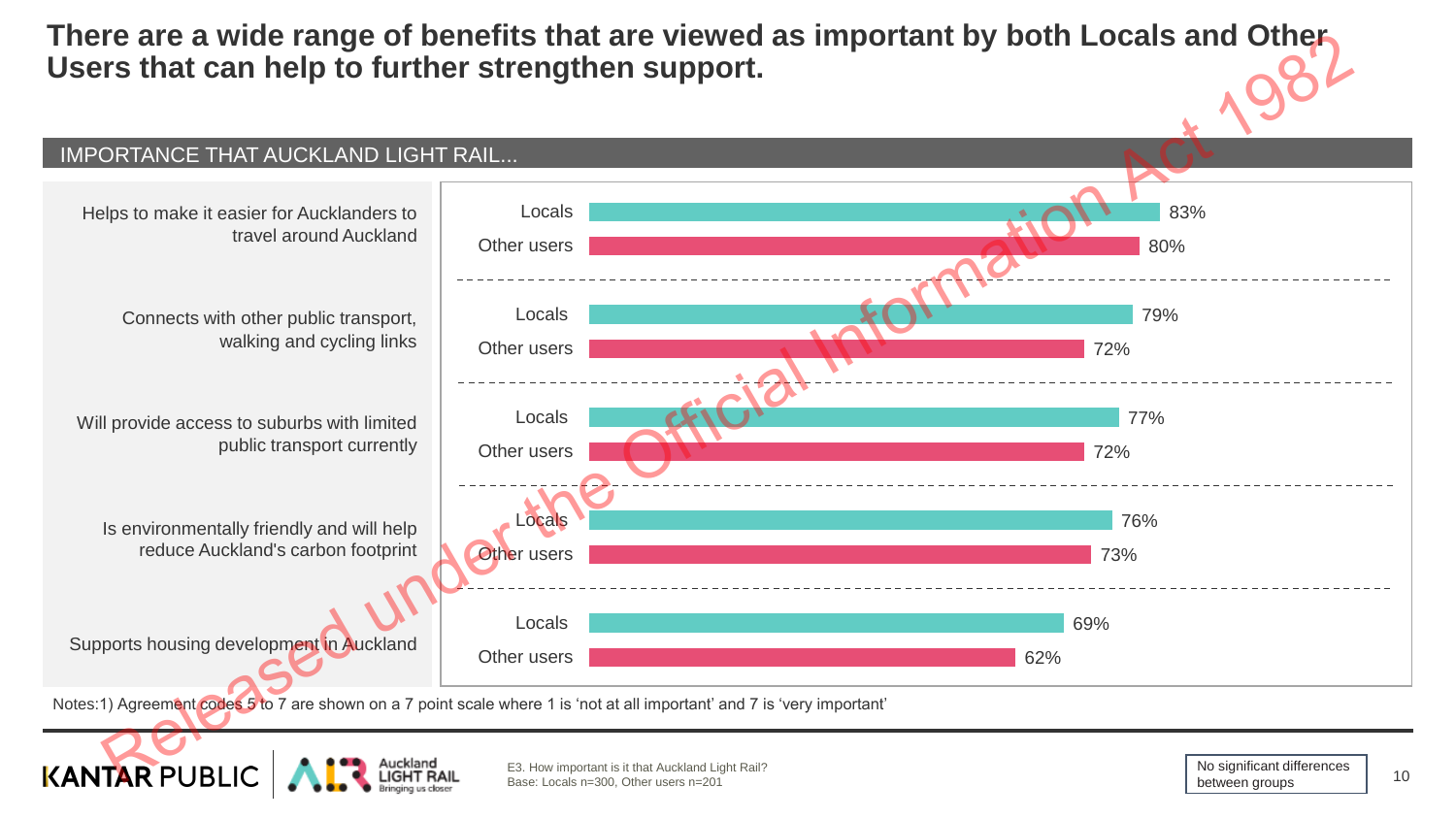**A wide range of aspects would encourage use including frequent, reliable journey times, safety, convenience and comfort. Proximity to work and being open all hours would also help encourage use among Locals aged under 35.**

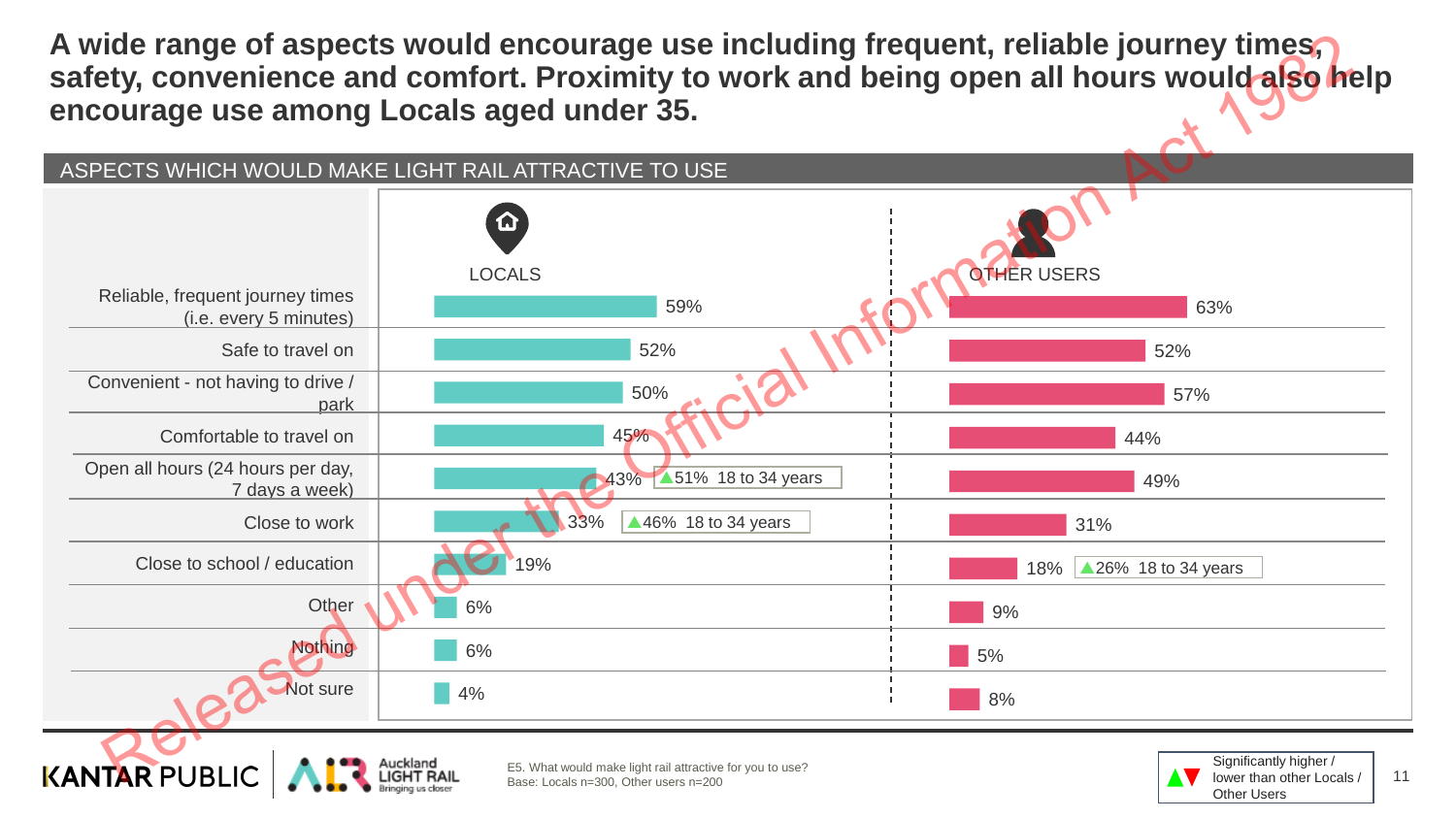**Focusing on workers and business owners within the project area, although most are aware,**  few know 'a lot' about it. Those who are Local are more likely to have some knowledge than **Other Users.**



B2. Before today, how familiar were you with the Auckland Light Rail project? Base: Work, manage or own a business in the Light Rail area – Locals n=123, Other Users n=85; Managers or Owners n=47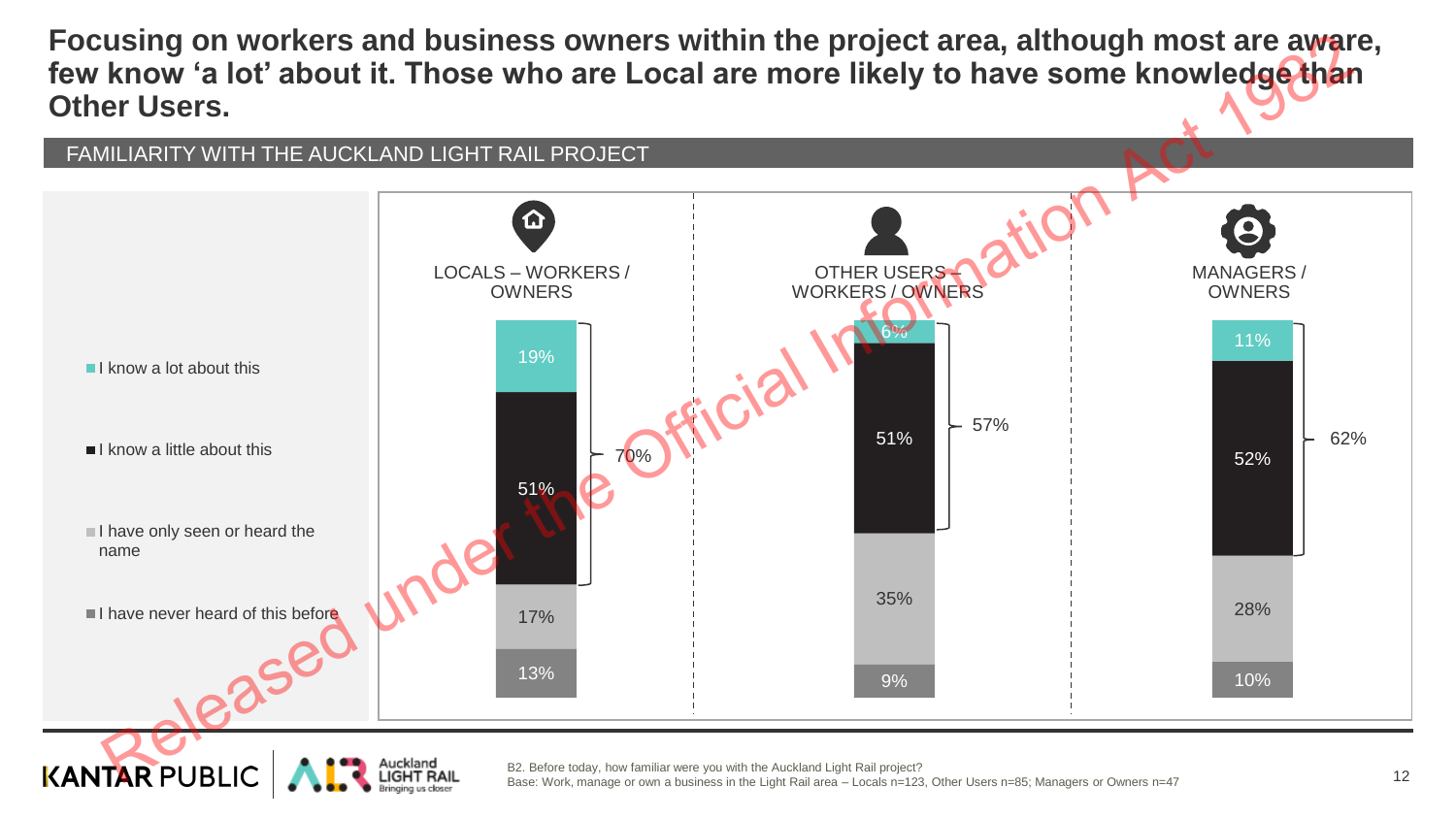**Over half of Locals and Other Users workers and business owners have seen or heard some element of the campaign and many have actively engaged with it.**



D1. Do you recall seeing ads like these recently? D3. Do you recall hearing this radio ad before? D2a. Do you recall seeing this brochure about Auckland Light Rail before? D4. Have you seen an Auckland Light Rail 'pop up' stall at a local community event or market recently? D5a. Are you aware that there is a website (www.lightrail.co.nz) that provides information about the Light Rail project?

Base: Work, manage or own a business in the Light Rail area – Locals n=123, Other Users n=85; Managers or Owners n=47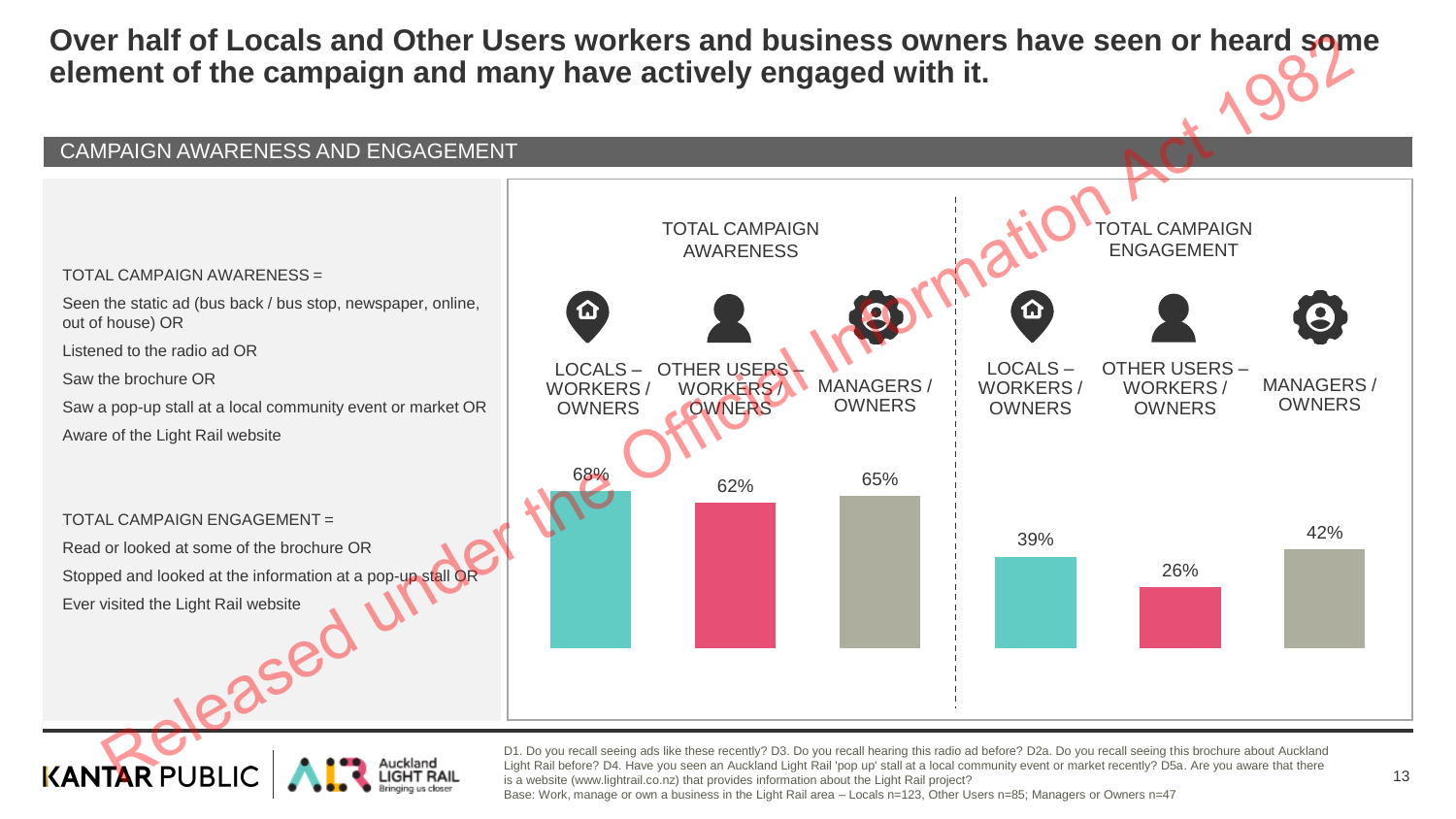**After seeing and hearing some information, there is strong support for the project among workers and business owners, and only a low level of opposition at just over one in ten.**

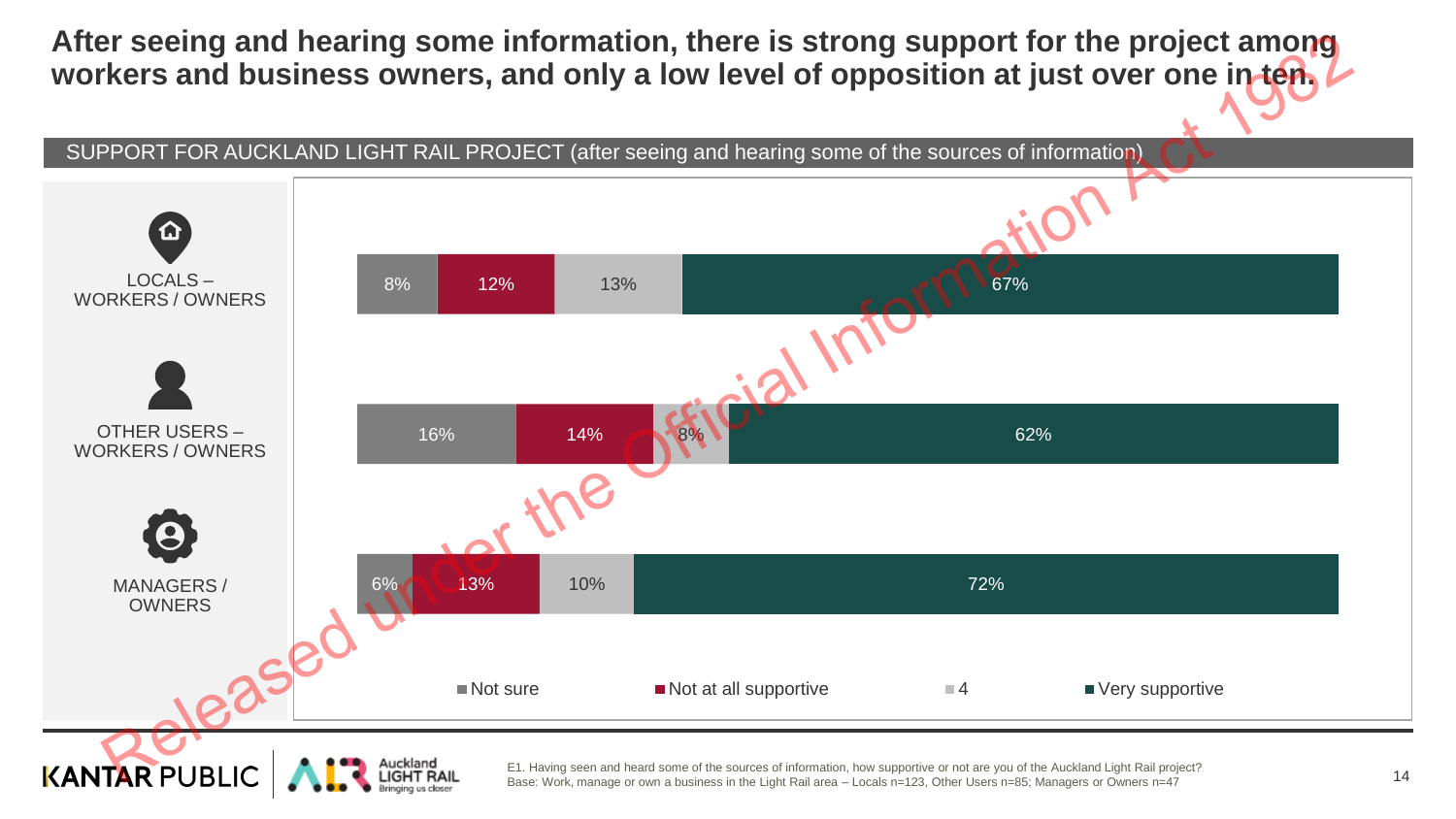# **Key metrics**